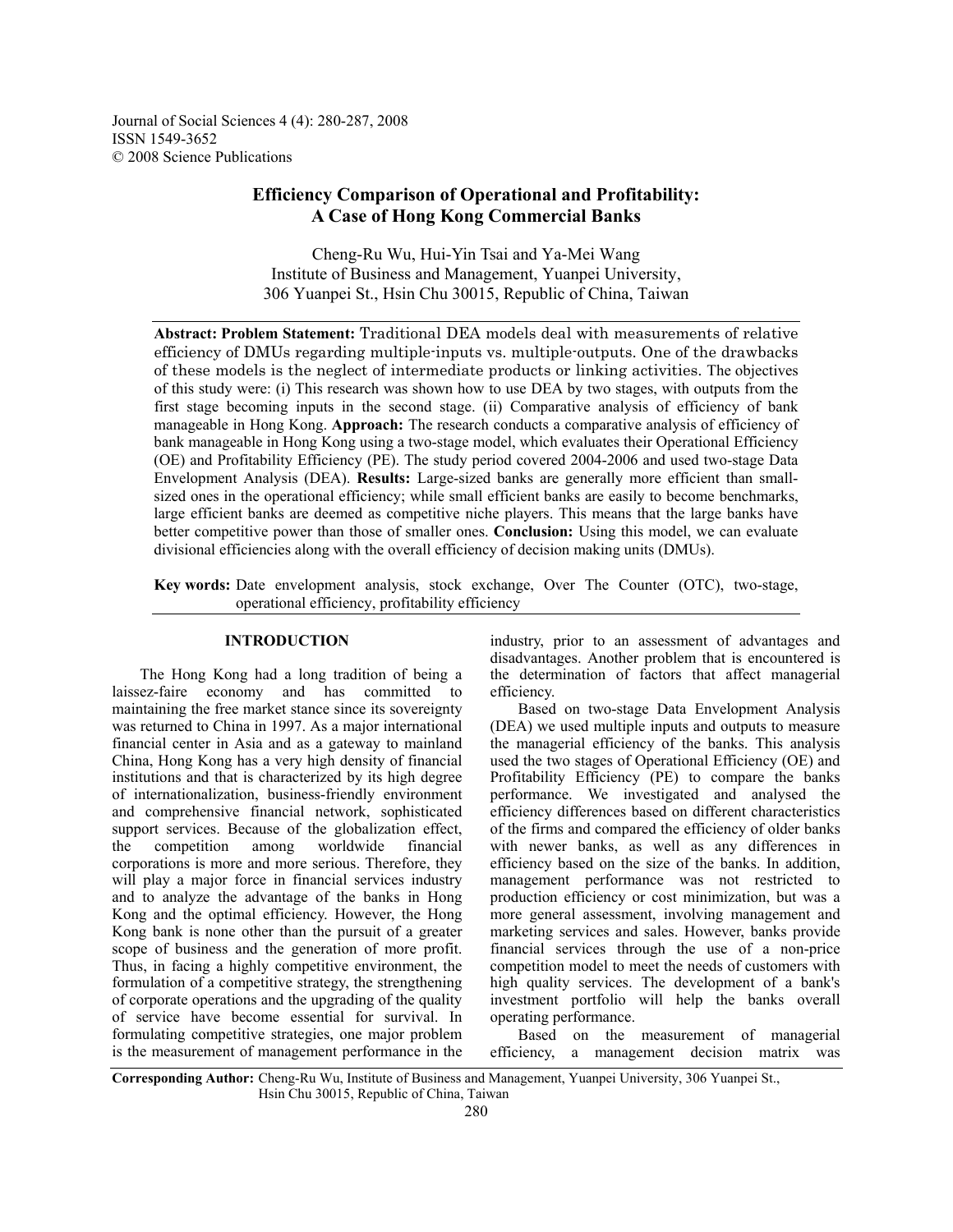developed to serve as the basis for an assessment of the competitive strategy of the eighteen banks in Hong Kong. This will aid each bank in the industry to gain a greater understanding of the gap between the banks and improve their operational efficiency by providing future operational strategies through analysis. Finally, this research will provide conclusions, recommendations and follow-up research proposals.

**Literature review:** Because there are many applications of the data envelopment analysis method given in the literature, this study focused only on those that discuss the operating efficiency of a bank. There have been several articles published in journals on the use of DEA in determining efficiency levels in the banking industry. The efficiency approach has been applied to numerous settings over several years, including the financial services sector. Seiford and  $Zhu^{[14]}$  first suggested using the two-stage DEA method to divide a commercial banks production process into two stages, marketability and profitability. Subsequently, Lu and  $Lo^{[7]}$  used DEA with a two-stage production process that included profitability and marketability performance. In addition,  $LuO^{[8]}$  applied DEA to a sample of 245 large banks. This study provided evidence that large banks were achieving relatively low levels of marketing efficiency. There were 34 banks (about 14%) that achieved high levels of profitability performance, but low levels of marketing performance. The results also indicated that the geographical location of the banks did not seem to be related to either the profitability or marketability efficiency levels.

 The Overall Technical Efficiency (OTE) of the profitability performance may predict the likelihood of bank failure. Manandhar and Tang<sup>[10]</sup> combined the service-profit chain into their research model and reached the conclusion that the profitability of a firm will ultimately increase when a firm improves the quality of the service delivered to customers. This is because good service quality will have good effects on customer satisfaction and thus indirectly have a positive influence on profitability. Chen<sup>[3]</sup> assessed the management performance of banks in Taiwan, incorporating operating efficiency, marketing efficiency and financial achievements in the study. The results of this research showed significant differences with the pre-calculated efficiencies. Banks in public ownership exhibited superior profitability performance; whereas privately owned banks tended to perform better with regard to operational capabilities. Furthermore, the relatively large banks exhibited superior performance on profitability; whereas the smaller banks tended to perform better with regard to operational capabilities. Halkos and Salamouris<sup>[5]</sup> explored the efficiency of

Greek banks using a number of suggested financial efficiency ratios and found that the banks with the largest total assets had the highest efficiency levels. Wide variations in performance showed that increases in efficiency accompanied increases in the size of banks due to mergers and acquisitions.  $Zhu^{[17]}$  used the DEA method to calculate the efficiency of 364 companies and found that top-ranked companies in terms of revenue do not necessarily hold the top performance rankings for profitability and marketability. Numerous other studies have also used the DEA method, including<sup>[4,6,9,11,12]</sup>. In addition, Sathye<sup>[13]</sup> offered the important conclusion that government deregulation and the leadership strategies of merging banks provided operations with significant impact.

## **MATERIALS AND METHODS**

 The intermediation approach treats banks as intermediary bodies, were non-depository account offer businesses financial resources, which they may borrow against in the form of business loans, in order to make a profit. Thus many lenders invest their money through banks, investing for the duration of projects by paying various costs, such as costs, interest charges and the cost of funds for projects, in which banks have invested. Most scholars have used the intermediation approach because the project is relatively easy to calculate, the information is easily obtained and it can show the bank's asset by type, size differences and multiple output characteristics. However, it should be noted that the definition and measurement of bank inputs and outputs has long been debated among researchers and there is no definite, commonly agreed choice $^{[13,16]}$ . This study adopted the intermediation approach for definition of input and output variables. In this study we measured managerial efficiency in twostages, Operational Efficiency (OE) and Profitability Efficiency (PE). These types of efficiency are respectively based on the two-stage service provision process, which describes two essential departments of bank operations. This research was divided into two stages with six factors being expressed as inputs and outputs in each stage.

 The first stage addressed the measurement of marketing efficiency, a bank's ability to generate output in terms of its current personnel expenses and operating expenses, using data based on 2004-2006 yearly average values. The input and output data were extracted from the Taiwan Economic Journal (TEJ) data bank. The TEJ data bank is commonly deemed valid, reliable and available to the public. Thus, the operational efficiency model had the following two output variables, Other Income and Interest Revenue. The second stage measured profitability efficiency with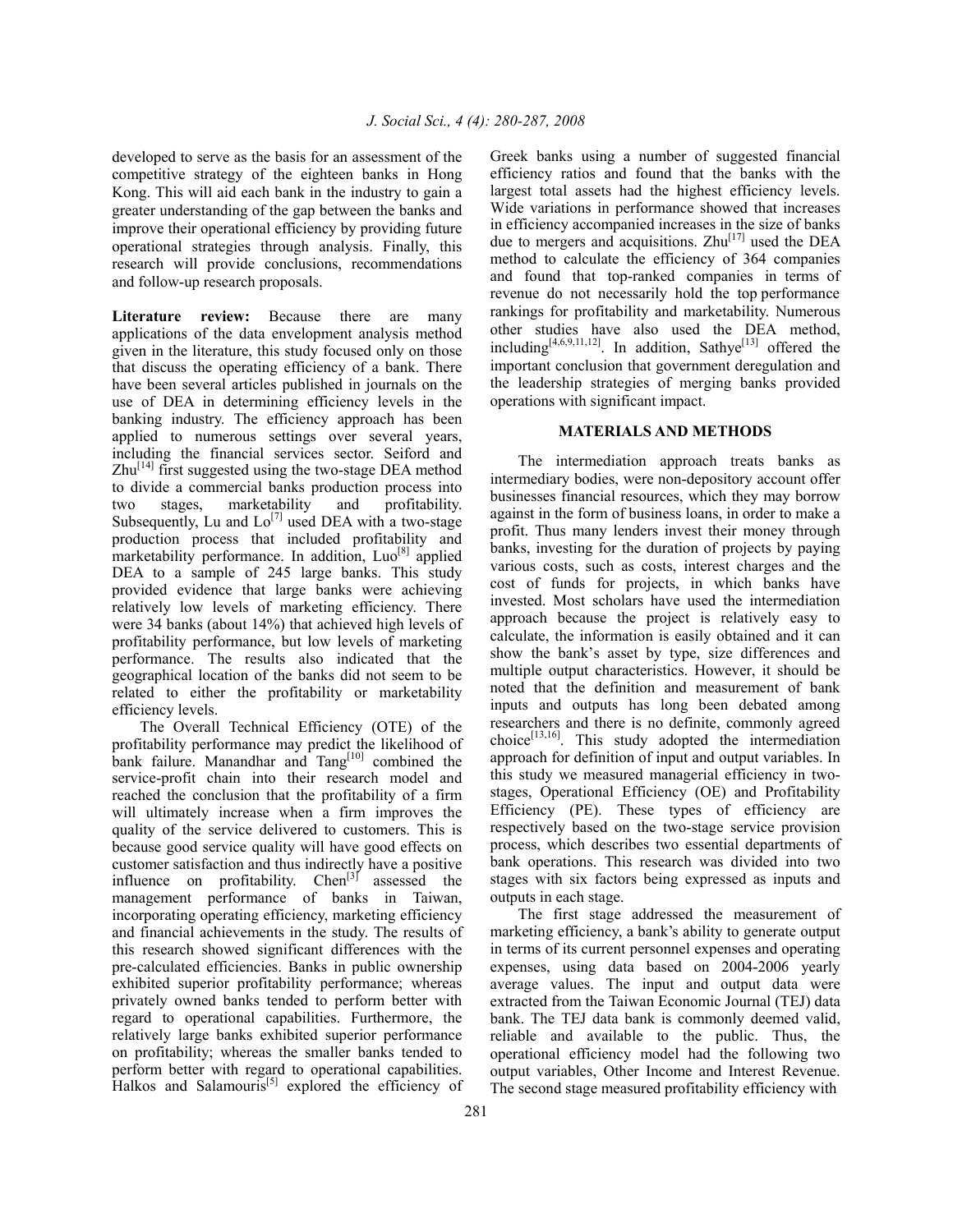| Inputs                        | Outputs                                       | Inputs                                  | Outputs                               |
|-------------------------------|-----------------------------------------------|-----------------------------------------|---------------------------------------|
| Total deposits<br>Gross Loans | Other Income<br><sup>1</sup> Interest Revenue | Other Income<br><b>Interest Revenue</b> | Pre-Tax Income<br><b>Total Assets</b> |
|                               | Stage I: Operational efficiency               | Stage II: Profitability efficiency      |                                       |

Fig. 1: Banks inputs and outputs in production process

input in terms of its current Interest Other Income and Interest Revenue, the profitability efficiency model has two outputs: Pre-tax income and total assets. Two-stage were as follows:

## **Stage I: (Operational efficiency): Input factors:**

- Total Deposits: Including customer contacts and savings
- Gross Loans: The bank's customer gross loans for sum of money

#### **Output factors:**

- Other Income: Including net commission, securities trading, foreign exchange trading, dividend income and rental income
- Interest Revenue: Including the interest income from loans

## **Stage II: (Profitability efficiency): Input factors:**

- Other Income: Including net commission, securities trading, foreign exchange trading, dividend income and rental income
- Interest Revenue: Including the interest income from loans

#### **Output factors:**

- Pre-Tax Income: The net profit not deduction the income tax
- Total Assets: These variables include: current assets, long-term investment, fixed assets and other assets

 Form Fig. 1 the operational performance model (stage I) measured a banks ability to generate revenue, which consisted of two inputs (Total deposits and gross loans) and two outputs (Other income and interest revenue). The profitability performance model (stage (II) measured a banks attractiveness, in two inputs (Other income and interest revenue) and two outputs (Pre-tax income and total assets). The output and input factors used in this study were as follows. Relevant information input and output, respectively, are shown in Table 1 and 2.

 This study used the data based on 2004-2006. The input and output data were extracted from the Taiwan Economic Journal (TEJ) data bank. The TEJ data bank

Table 1: presents the descriptive statistics for our data set

| Factors  | Mean          | SD            | Minimum    | Maximum          |
|----------|---------------|---------------|------------|------------------|
| Total    | 823, 267, 756 | 1,509,298,157 | 6,072,005  | 5,754,857,000    |
| deposits |               |               |            |                  |
| Gross    | 503,454,884   | 930,595,100   | 6,836,708  | 3,542,824,000    |
| loans    |               |               |            |                  |
| Other    | 5,228,926     | 7,429,431     | 180,487    | 28,505,667       |
| income   |               |               |            |                  |
| Interest | 37,203,243    | 63,860,405    | 986,754    | 239,344,000      |
| revenue  |               |               |            |                  |
| Pre-tax  | 11,680,653    | 18,189,362    | 334,554    | 63,167,333       |
| income   |               |               |            |                  |
| Total    | 990,116,781   | 1,680,195,600 | 11,000,499 | 6, 344, 735, 333 |
| assets   |               |               |            |                  |

Table 2: Correlation coefficients among inputs and outputs

| Factors  | Total   | Gross   | Other   | Interest | Pre-tax | Total    |
|----------|---------|---------|---------|----------|---------|----------|
|          | assets  | loans   | income  | income   | income  | deposits |
| Total    |         |         |         |          |         |          |
| deposits |         |         |         |          |         |          |
| Gross    | 0.997   |         |         |          |         |          |
| loans    | (0.000) |         |         |          |         |          |
| Other    | 0.531   | 0.474   | 1       |          |         |          |
| income   | (0.023) | (0.047) |         |          |         |          |
| Interest | 0.994   | 0.985   | 0.607   | 1        |         |          |
| income   | (0.000) | (0.000) | (0.008) |          |         |          |
| Pre-tax  | 0.974   | 0.960   | 0.658   | 0.984    | 1       |          |
| income   | (0.000) | (0.000) | (0.003) | (0.000)  |         |          |
| Total    | 0.996   | 0.987   | 0.601   | 1.000    | 0.984   | 1        |
| assets   | (0.000) | (0.000) | (0.008) | (0.000)  | (0.000) |          |

is commonly deemed valid, reliable and available to the public.

 The descriptive statistics of the inputs and outputs in each DEA stage are reported in Table 1. For example, the mean of total deposits was approximately NT\$ 823 billion in the sample. In addition, the minimum was approximately NT\$334,554 and the mean was NT\$11,680,653 for Pre-Tax Income. This study used input variables and output variables to Pearson correlation verification, analysis inputs and outputs between the variables related to the degree to avoid the improper admission of variables, which will affect results are correct. Correlation analysis results as a Table 2, the correlation coefficients were related to a certain extent.

**DEA methodology:** According to the concept of efficiency for performance evaluation method, the main comparison was between the input-output relations. DEA efficiency assessment model used envelope line technology to replace the general economics of individual production function, whose basic theory was based $[3]$ , from the concept of technical efficiency. Three scholars $^{[2]}$  expand the single input single output model into the concept of multiple inputs-multiple output to create a form used to assess the decision-making units Decision Making Unit (DMU) relative efficiency,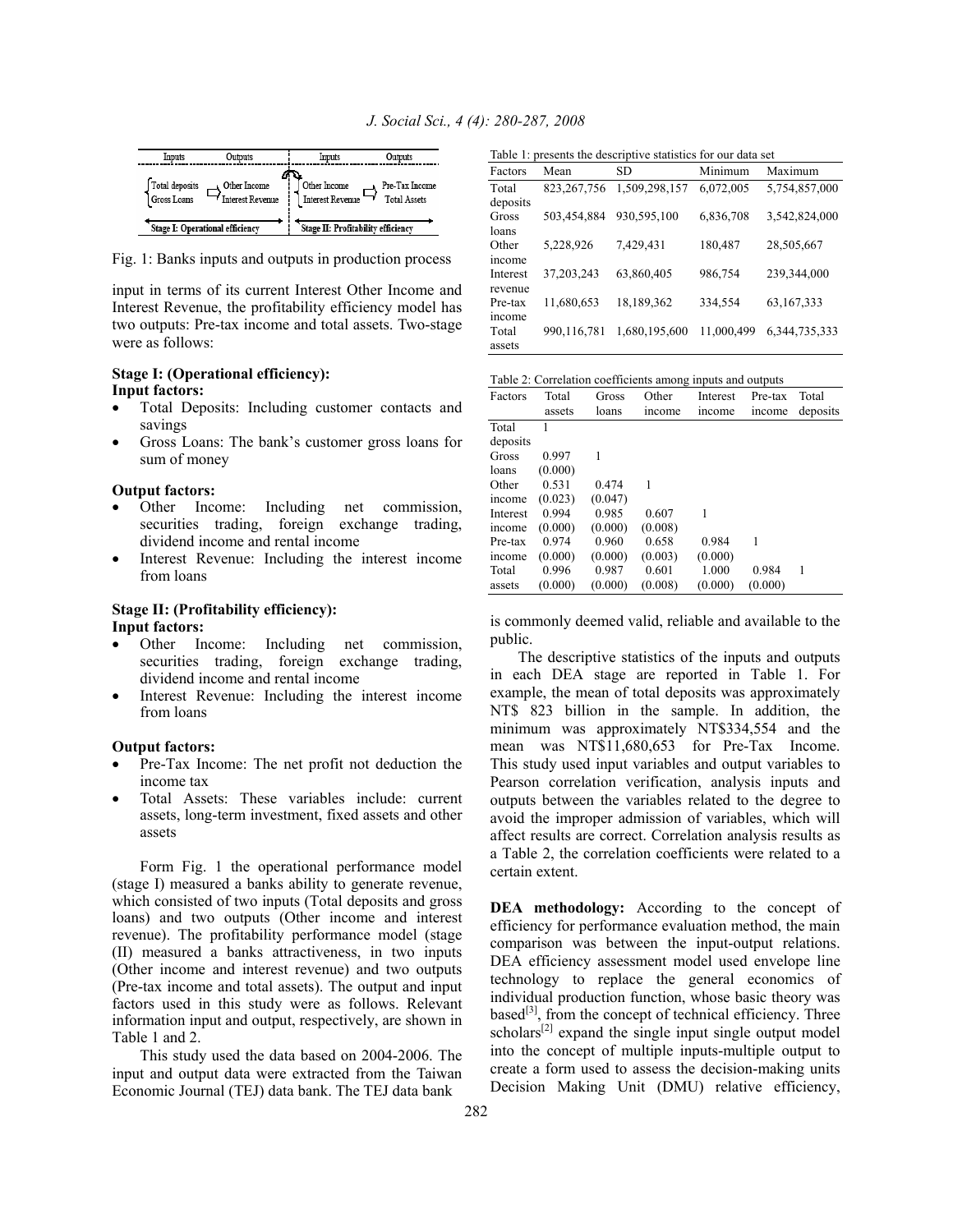which can use non-identical units for a number of inputs and outputs various renovation to a single value, which was obtained for a value prefecture institutions organizational efficiency, commonly known as CCR model. This study used methods for measuring efficiency levels of data envelopment analysis; CCR model to measure the Decision-Making Units (DMU) operating efficiency, its theoretical description is as follows<sup>[2]</sup>: Pursuant to<sup>[3]</sup> to assess the efficiency of the theoretical basis, through two inputs, the outputs of a single model and expand to multiple inputs and multiple outputs model, the fixed pay scale under the assumption that using linear programming method, the production border and to assess each unit for the relative efficiency, the law is known as the DEA model CCR. Suppose k DMUs, each DMU k  $(k = 1, \ldots, N)$ Using the M input species  $\chi_{ik}$  (i = 1,..., m, k = 1,..., N)>0, Production n outputs  $y_{rk}$  (r = 1,..., n, k = 1,..., N)>0, As can be in a DMU k expected that the efficiency values are as follows:

Max 
$$
H_{k} = \frac{\sum_{r=1}^{n} u_{r} y_{rk}}{\sum_{i=1}^{m} v_{i} \chi_{ik}}
$$
  
subject to 
$$
H_{k} = \frac{\sum_{r=1}^{n} u_{r} y_{rk}}{\sum_{i=1}^{m} v_{i} \chi_{ik}} \le 1
$$
 (1)

- $y_{rk}$  = Amount of the rth output for the kth DMU
- $\chi_{ik}$  = Amount of the ith input for the kth DMU
- $u_r$  = The weight assigned to the rth output
- $v_i$  = The weight assigned to the ith input
- $\epsilon$  = Non-archimedean quantity, is arbitrary small positive values

 Because Eq.1 to scores-planning (Fractional programming) model is not easy to solve, Charnes *et*  $aI$ <sup>[2]</sup> to be converted to linear programming (Linear programming) model, as follows:

$$
\text{Max} \quad H_k = \sum_{r=1}^{n} u_r y_{rk}
$$
\n
$$
\text{subject to } \sum_{r=1}^{n} u_r y_{rk} - \sum_{i=1}^{m} v_i \chi_{ik} \le 0 \tag{2}
$$
\n
$$
u_r, v_i \ge \varepsilon \text{ ; i=1, \cdots, m \text{ ; } r=1, \cdots, n \text{ ; } k=1, \cdots, N}
$$

 Formula (2) at the input items portfolio weighted average value of the one cases, the items for output weighted average portfolio maximum efficiency is used to indicate the relative value. But its limitations-the number (n+k+m+l) was significantly more than the number of variables (n+k), can use dual conversion pairs (Duality) mode, reducing restrictions on the number of convenience-type solution, as follows:

Min 
$$
H_k = \theta_k - \varepsilon \ge \left(\sum_{i=1}^m S_{ik}^+ + \sum_{r=1}^n S_{rk}^+\right)
$$
  
\nsubject to  $\sum_{k=1}^N \lambda_k \chi_{ik} \cdot \theta_k \chi_{ik} + S_{ik}^- = 0$   
\n $\sum_{k=1}^N \lambda_k \chi_{ik} \cdot S_{rk}^+ = y_{rk}$  (3)  
\n $\varepsilon$ ,  $\lambda_k$ ,  $S_{ik}^+$ ,  $S_{rk}^+ \ge 0$ ; i=1,...,m; r=1,...,n; k=1,...,N

Formula (3)  $S_{ik}$ ,  $S_{ik}^+$  and  $\lambda_k$  for all DMU and the best allocation of DMU combination of linear equations, the weights  $\theta$  efficiency of a practical value.  $S_{ik}$  and  $S_{ik}^+$  are the input and output variables variance (Slack Variable), the representative of the actual value and the best efficiency of the difference between the value that can be used to understand the inputs and outputs of the number of room for improvement. When  $\theta = 1$ ,  $S_{ik} = S_{ik}^+ = 0$ , the DMU said relatively efficient. When DMU relative efficiency and can be adjusted through the following and achieving optimum efficiency goals:

$$
\chi_{ik} = \theta_k \chi_{ik} - S_{ik}
$$
  
\n
$$
y_{rk}^* = y_{rk} + S_{rk}^{**}
$$
\n(4)

 $*$   $*$   $*$ 

#### **RESULTS AND DISCUSSION**

 This study used database analysers for the years 2004-2006 for the input and output information for the CCR model to analyse the operational efficiency (stage I) and profitability efficiency (Stage II) of banks. In addition, the Anderson and Peterson (A and P) mode was applied, respectively, to the first and second phases of the efficiency of the banks assessed. The results of the analysis on the two stages of the relative efficiency of the banking values, reference groups and A and P efficiency values of sequencing are shown in Table 3 and 4. The efficiency values for stage one showed that the eighteen banks were relatively efficient, based on benchmark levels. If the value was less than efficient, with in the same industry is low level the relative efficiency. The efficiencies of the banks used in the reference groups set this benchmark. For example,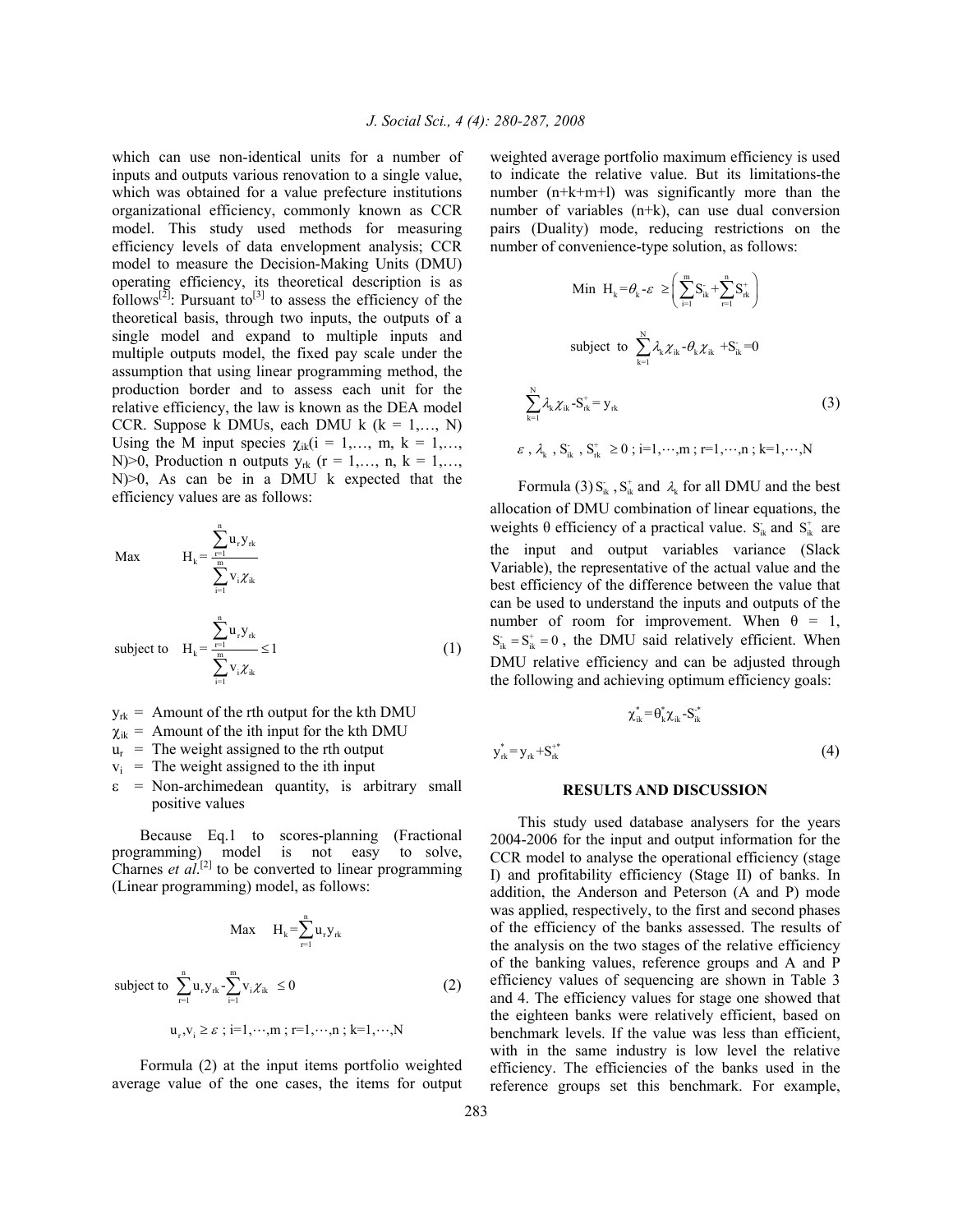HSBC bank was used in the reference group for the first stage of operational efficiency. This group also included HSBC and Public Bank. In regard to the study on the efficiency of banks, the A and P model, which estimates A and P efficiency value, states that the efficiency of its value is greater than one. However, the higher efficiency values expressed are in comparison to other banks, which had higher efficiency performance levels, as shown in the Table 3 and Table 4 rankings. While the A and P levels were based on efficiency values, in Table 4, the various phases of the operation were shown to have an average overall efficiency value of 0.94, with a standard deviation of 0.07, showing the gap between the greatest efficiency levels.

 Figure 2 shows that, with the exception of Public (the 8th DMU) which had a difference between the two-stage efficiency and the traditional one-stage efficiency of close to 0, all the banks analysed had a significant difference between their operational and profitability efficiencies. This study also calculates the absolute value of the difference between the operational and profitability stage efficiencies. This absolute value can be used to indicate differences between the twostage efficiencies; the bigger the absolute value, the better the two-stage DEA method is for indicating advantages or disadvantages compared to the one-stage DEA method ( Fig. 2). For example, in the two stage division of China CITIC (the 11th DMU), the difference between the operational and profitability efficiencies can be as high as  $0.64$  (= 1-0.36). This suggests that although China CITIC may have an operational advantage, it is extremely inefficient in the Other Income and Interest Revenue aspects.

 In Table 5, the mean scores of operational and profitability models were 0.51 and 0.94, respectively.

Table 3: Operational efficiency ranking (2004-2006)

|                 | Fable 5. Operational efficiency rainting (2004-2000) |            |           |       |         |
|-----------------|------------------------------------------------------|------------|-----------|-------|---------|
|                 |                                                      |            | Reference | A and |         |
| No.             | Bank                                                 | <b>CCR</b> | groups    | P     | Ranking |
| D1              | <b>HSBC</b>                                          | 1.00       | D1 D8     | 1.61  | 1.0     |
| D <sub>2</sub>  | Hang Seng                                            | 0.74       | D1        | 0.74  | 3.0     |
| D3              | East Asia                                            | 0.38       | D1 D8     | 0.38  | 14.0    |
| D4              | Wing Lung                                            | 0.46       | D1 D8     | 0.46  | 6.5     |
| D5              | CITIC Ka Wah                                         | 0.46       | D1 D8     | 0.46  | 6.5     |
| D6              | Wing Hang                                            | 0.44       | D1 D8     | 0.44  | 8.5     |
| D7              | ICBC (Asia)                                          | 0.43       | D1 D8     | 0.43  | 10.0    |
| D <sub>8</sub>  | Public                                               | 1.00       | D1 D8     | 1.15  | 2.0     |
| D9              | Fubon                                                | 0.44       | D1 D8     | 0.44  | 8.5     |
| D10             | China construction                                   | 0.39       | D1 D8     | 0.39  | 13.0    |
| D11             | China CITIC                                          | 0.36       | D1 D8     | 0.36  | 16.5    |
| D <sub>12</sub> | Chong Hing                                           | 0.40       | D1 D8     | 0.40  | 12.0    |
| D13             | ICBC                                                 | 0.37       | D1 D8     | 0.37  | 15.0    |
| D <sub>14</sub> | Dah Sing                                             | 0.49       | D1 D8     | 0.49  | 5.0     |
| D <sub>15</sub> | China                                                | 0.41       | D1 D8     | 0.41  | 11.0    |
| D <sub>16</sub> | Standard chartered                                   | 0.67       | D1 D8     | 0.67  | 4.0     |
| D17             | Communications                                       | 0.36       | D1 D8     | 0.36  | 16.5    |
| D18             | Cmbchina                                             | 0.34       | D1 D8     | 0.34  | 18.0    |
|                 | Mean                                                 | 0.51       |           |       |         |
|                 | <b>SD</b>                                            | 0.20       |           |       |         |

The Table 5 shows that six of the banks were efficient in the profitability performance model. From the result of the mean efficiency score, we can conclude that profitability performance was better than operational performance for these eighteen banks. The operational model showed that large and old banks were more efficient than the small and new banks (Table 6). The profitability model results showed that large banks were more likely to generate revenue profit. The Large indicates that the total assets score is above the median and small means that the total assets score is below the median, Date established in 1940 prior to is the Old and in 1940 after is the New.

 This result also reveals that banks are facing a highly competitive environment in Hong Kong. On the other hand, the large-sized banks are relatively TE in the profitability, suggesting that large-sized banks have used managerial expertise to operate banks in an efficiently manner.

Table 4: Profitability efficiency ranking (2004-2006)

|                 |                    |            | Reference                                       | A and |         |
|-----------------|--------------------|------------|-------------------------------------------------|-------|---------|
| No.             | Bank               | <b>CCR</b> | groups                                          | P     | Ranking |
| D <sub>1</sub>  | <b>HSBC</b>        | 0.80       | D <sub>15</sub>                                 | 0.80  | 17.0    |
| D <sub>2</sub>  | Hang Seng          | 1.00       | D <sub>2</sub> D <sub>15</sub>                  | 1.58  | 1.0     |
| D3              | East Asia          | 0.93       | D <sub>15</sub> D <sub>17</sub>                 | 0.93  | 11.0    |
| D4              | Wing Lung          | 0.89       | D <sub>2</sub> D <sub>15</sub>                  | 0.89  | 14.0    |
| D5              | CITIC Ka Wah       | 0.93       | D <sub>15</sub> D <sub>17</sub>                 | 0.93  | 11.0    |
| D6              | Wing Hang          | 0.88       | D8 D10 D15                                      | 0.88  | 15.5    |
| D7              | ICBC (Asia)        | 0.93       | D15 D17                                         | 0.93  | 11.0    |
| D <sub>8</sub>  | Public             | 1.00       | D8 D10 D15                                      | 1.02  | 4.0     |
| D9              | Fubon              | 0.99       | D15 D17                                         | 0.99  | 7.0     |
| D10             | China construction | 1.00       | D10 D15 D17                                     | 1.00  | 6.0     |
| D11             | China CITIC        | 1.00       | D10 D11 D17                                     | 1.01  | 5.0     |
| D <sub>12</sub> | Chong Hing         | 0.97       | D <sub>15</sub> D <sub>17</sub>                 | 0.97  | 9.0     |
| D <sub>13</sub> | <b>ICBC</b>        | 0.96       | D <sub>10</sub> D <sub>15</sub> D <sub>17</sub> | 0.96  | 10.0    |
| D <sub>14</sub> | Dah Sing           | 0.88       | D10 D15 D17                                     | 0.88  | 15.5    |
| D <sub>15</sub> | China              | 1.00       | D <sub>10</sub> D <sub>15</sub> D <sub>17</sub> | 1.15  | 2.0     |
| D <sub>16</sub> | Standard chartered | 0.75       | D <sub>15</sub> D <sub>17</sub>                 | 0.75  | 18.0    |
| D17             | Communications     | 1.00       | D <sub>10</sub> D <sub>15</sub> D <sub>17</sub> | 1.06  | 3.0     |
| D18             | Cmbchina           | 0.98       | D15 D17                                         | 0.98  | 8.0     |
|                 | Mean               | 0.94       |                                                 |       |         |
|                 | SD                 | 0.07       |                                                 |       |         |



Fig. 2: Efficiency distance between two stage and single stage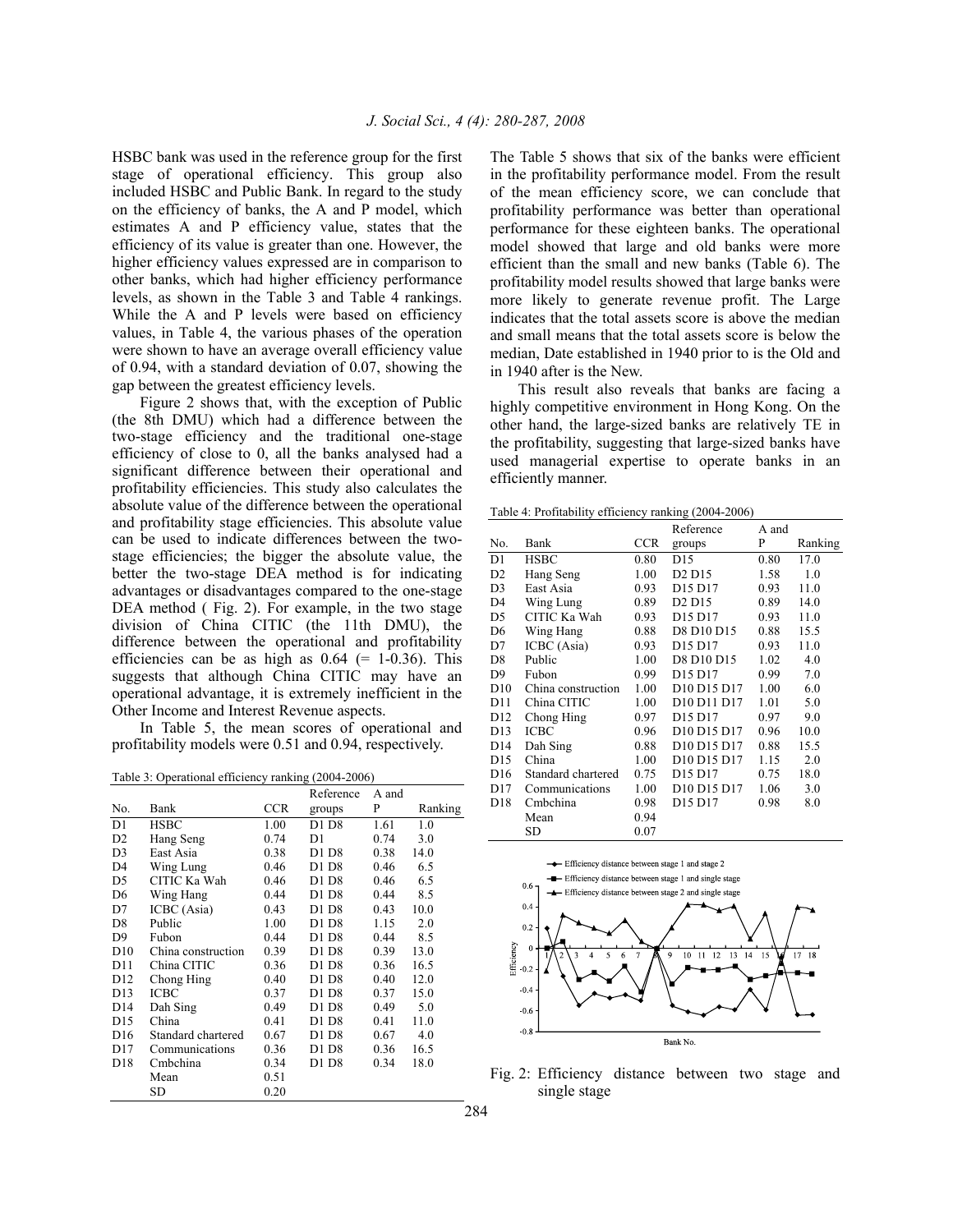| No              | Bank               | Operational TE | Profitability TE | Size  | Date established |
|-----------------|--------------------|----------------|------------------|-------|------------------|
| D1              | <b>HSBC</b>        | 1.00           | 0.80             | Large | Old              |
| D <sub>2</sub>  | Hang Seng          | 0.74           | 1.00             | Small | New              |
| D <sub>3</sub>  | East Asia          | 0.38           | 0.93             | Small | Old              |
| D4              | Wing Lung          | 0.46           | 0.89             | Small | Old              |
| D5              | CITIC Ka Wah       | 0.46           | 0.93             | Small | Old              |
| D <sub>6</sub>  | Wing Hang          | 0.44           | 0.88             | Small | Old              |
| D7              | ICBC(Asia)         | 0.43           | 0.93             | Small | <b>New</b>       |
| D <sub>8</sub>  | Public             | 1.00           | 1.00             | Small | Old              |
| D <sub>9</sub>  | Fubon              | 0.44           | 0.99             | Small | New              |
| D10             | China construction | 0.39           | 1.00             | Large | New              |
| D11             | China CITIC        | 0.36           | 1.00             | Small | New              |
| D <sub>12</sub> | Chong Hing         | 0.40           | 0.97             | Small | New              |
| D13             | <b>ICBC</b>        | 0.37           | 0.96             | Large | Old              |
| D <sub>14</sub> | Dah Sing           | 0.49           | 0.88             | Small | New              |
| D <sub>15</sub> | China              | 0.41           | 1.00             | Small | Old              |
| D <sub>16</sub> | Standard chartered | 0.67           | 0.75             | Small | Old              |
| D17             | Communications     | 0.36           | 1.00             | Large | Old              |
| D <sub>18</sub> | Cmbchina           | 0.34           | 0.98             | Small | New              |
|                 | Mean               | 0.51           | 0.94             |       |                  |

## *J. Social Sci., 4 (4): 280-287, 2008*

#### Table 6: Summary statistics: TE of size and date established

Table 5: Efficiency scores of banks performance models

|                  |              |       | Operational      |                     |       | Profitability   |                        |
|------------------|--------------|-------|------------------|---------------------|-------|-----------------|------------------------|
| Category         | No.<br>banks | Mean  | $M-W U(p-value)$ | K-W $χ$ 2 (p-value) | Mean  | $M-WU(p-value)$ | K-W $\chi$ 2 (p-value) |
| <b>Size</b>      |              |       |                  |                     |       |                 |                        |
| Large            |              | 0.530 | $-0.851$         | 0.725               | 0.940 | $-0.434$        | 0.188                  |
| Small            | 14           | 0.501 | (0.221)          | 0.395               | 0.938 | (0.360)         | (0.664)                |
| Date established |              |       |                  |                     |       |                 |                        |
| Old              | 10           | 0.560 | $-0.890$         | 0.793               | 0.910 | $-1.270$        | 1.614                  |
| New              |              | 0.450 | (0.204)          | (0.373)             | 0.970 | (0.237)         | (0.204)                |

Table 7: Four combinations from two kinds of efficiencies

| No. | ЭE       | PE   | Bank name                                                                                 |
|-----|----------|------|-------------------------------------------------------------------------------------------|
|     | High     | High | Hang Seng, Public                                                                         |
|     | High     | Low  | HSBC. Standard chartered                                                                  |
|     | Low      | High | Fubon, China construction, China CITIC, Chong Hing, ICBC, China, communications, Cmbchina |
|     | $\Omega$ | Low  | East Asia, Wing Lung, CITIC Ka Wah, Wing Hang, ICBC (Asia), Dah Sing                      |

 To summarize the above results, regardless of the banks size, the economies of scale are insufficient and banks should consider benefits programs. Banks must identify the input/output values that are most important, or distinguish the banks, which can be treated as benchmarks. Ranking lists of the operational and profitability models of all the efficient banks will be given.

 Table 7 shows that two banks are in the stars category, characterized by high OE and high PE. Conversely, six banks are characterized by low OE and low PE (groups 1 and 4). It can be argued that group 4 banks should rearrange their inputs in order to improve their performance. Group 3, which includes eight banks, shows characteristics of low OE and high PE, indicating that their bank services (outputs) were unable to meet market demand. By using Table 7 to further distinguish the important differences between the operational and profitability efficiencies, a crosstabulation is presented in Fig. 3.



Fig. 3: Profitability x operational efficiency crosstabulation

 In Fig. 3 the operational and profitability TE provide a two-by-two matrix to classify the banks, which fell into four quadrants: stars, cows, sleepers and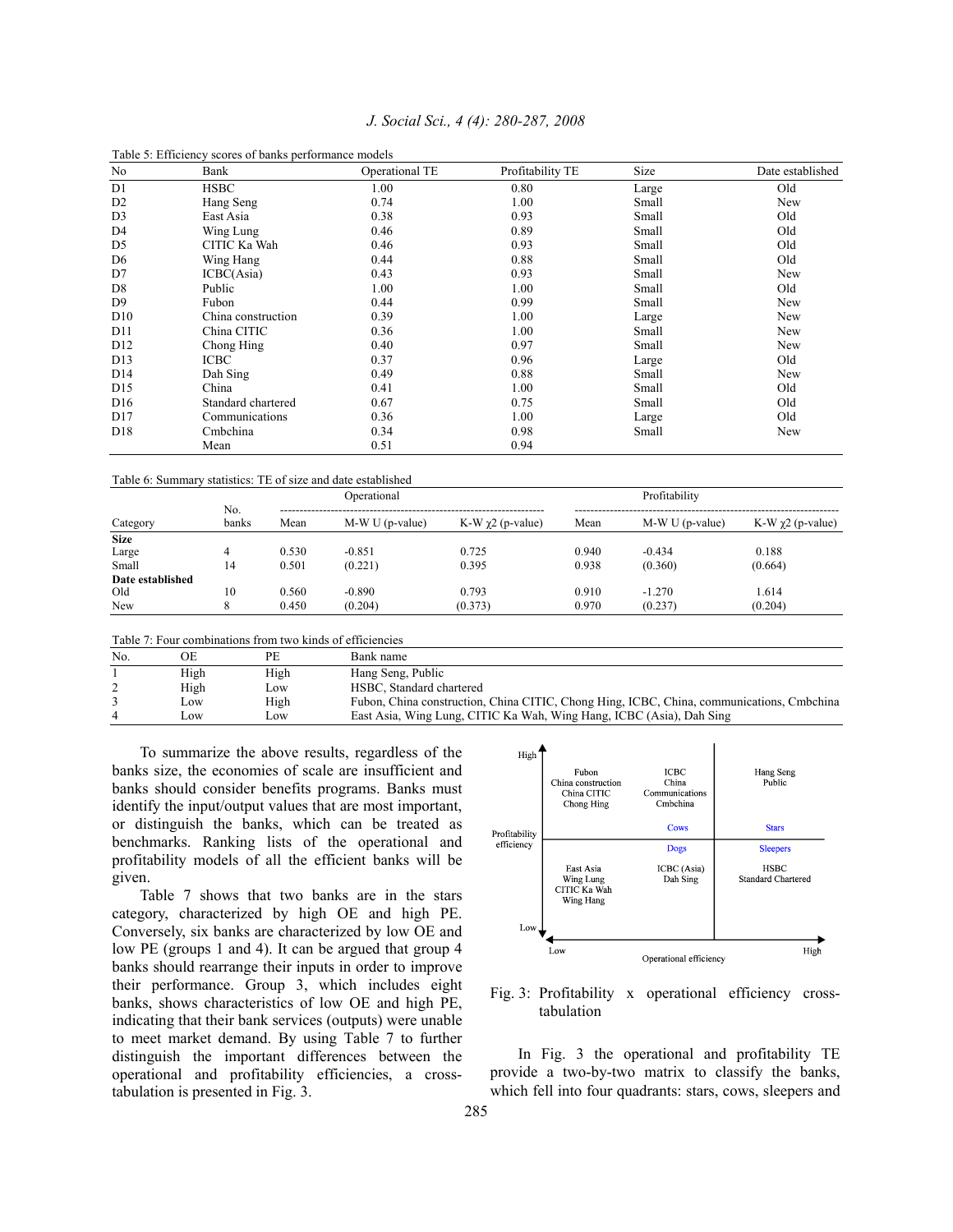dogs, which are similar to the classifications done by the boston consulting group. Splitting them in half using the median created high and low groups of operational and profitability efficiencies. The banks in each of the groups are summarized as follows:

- High operational and profitability efficienciesthese banks included: the China Development, Hang Seng and Public banks. They should keep their strength in the operational and profitability stages by occasionally justifying their strategies of Total Deposits, Gross Loans, Other Income, Interest Revenue, Pre-Tax Income and Total Assets. These banks appear to be good role models and can be treated as benchmarks by others.
- Low operational and profitability efficiencies-these banks can increase their business or the sales of products to get more income and reduce bank loans, so as to increase their profitability opportunities
- High operational efficiency and low profitability efficiency-these banks can increase their operating efficiency with more Interest Revenue, so as to increase their profitability opportunities
- High profitability efficiency and low operational efficiency-to reduce the amount of loans and increase revenue, these banks can improve banking operations. An increase in the sales of goods or services will increase income. They should also continue to maintain their high profitability efficiency

**Managerial implications:** From this analysis, it appears that each of the banks has its own advantages and disadvantages when it comes to operational and profitability efficiencies. The good and poor performances among the banks can be divided into four types, in each of which different strategies are likely to enhance business efficiency (Fig. 3).

 Strategies for companies with better operational and profitability capabilities: The operational and profitability efficiencies of these banks were above the medians for the banks. The banks that belong in this category include: the Hang Seng and Public banks. Out of these, Hang Seng bank had the best profitability efficiency (an efficiency value of 1). These two banks attempt to maintain their operational advantages while also trying to enhance their profitability strategies (raise revenue to increase their profitable opportunities). Other banks should simultaneously improve their operational and profitability strategies (business expansion to increase revenue, or reduce loans to

increase profitable opportunities.) Strategies for companies with lower operational and profitability efficiencies: the operational and profitability capabilities of these banks were below the medians for all the banks. The banks that belong in this category include: East Asia, Wing Lung, CITIC Ka Wah, Wing Hang, ICBC (Asia) and Dah Sing Bank. These banks should try to strengthen their operational and profitability efficiencies.

 Strategies for banks with better operational efficiency, yet poorer profitability efficiency: banks that belong in this category have an operational efficiency above the industry median standard, yet their profitability efficiency is below the mean value. Examples of these banks are: HSBC and Standard Chartered. These banks have good operational efficiency but poor profitability efficiency, suggesting that these companies should particularly improve their profitability strategies (increase their operating efficiency with more interest revenue, so as to increase their profitability opportunities). The other eight banks, Fubon, China Construction, China CITIC, Chong Hing, ICBC, China, Communications and Cmbchina should strengthen their operational strategies while also adjusting their profitability strategies.

## **CONCLUSION**

We included two models, operational efficiency and profitability efficiency, with DEA analysis of the efficiency levels of twenty-three banks for the years 2004-2006. The results of this study show that the twostage DEA method of analysis can better indicate managerial efficiency and can help the banks at various stages to understand their specific advantages and disadvantages more thoroughly and clearly.

 It is felt that these findings should provide practical help to banks by showing them how to change their strategies to suit their particular circumstances. The results of this study: Larger older banks are generally more efficient than small newer banks in the operational model. On the other hand, smaller banks are classified into a zone of stars, including the Hang Seng and Public banks. This means that smaller banks have better competitive power than large ones.

 Finally, Hong Kong's financial system will move toward business diversification and in the future, banks will continue to enhance their operating efficiency, which will be worthy of a follow-up study. Furthermore, this study was limited to the years 2004- 2006. Follow-up research should expand the scope of time considered and other variables.